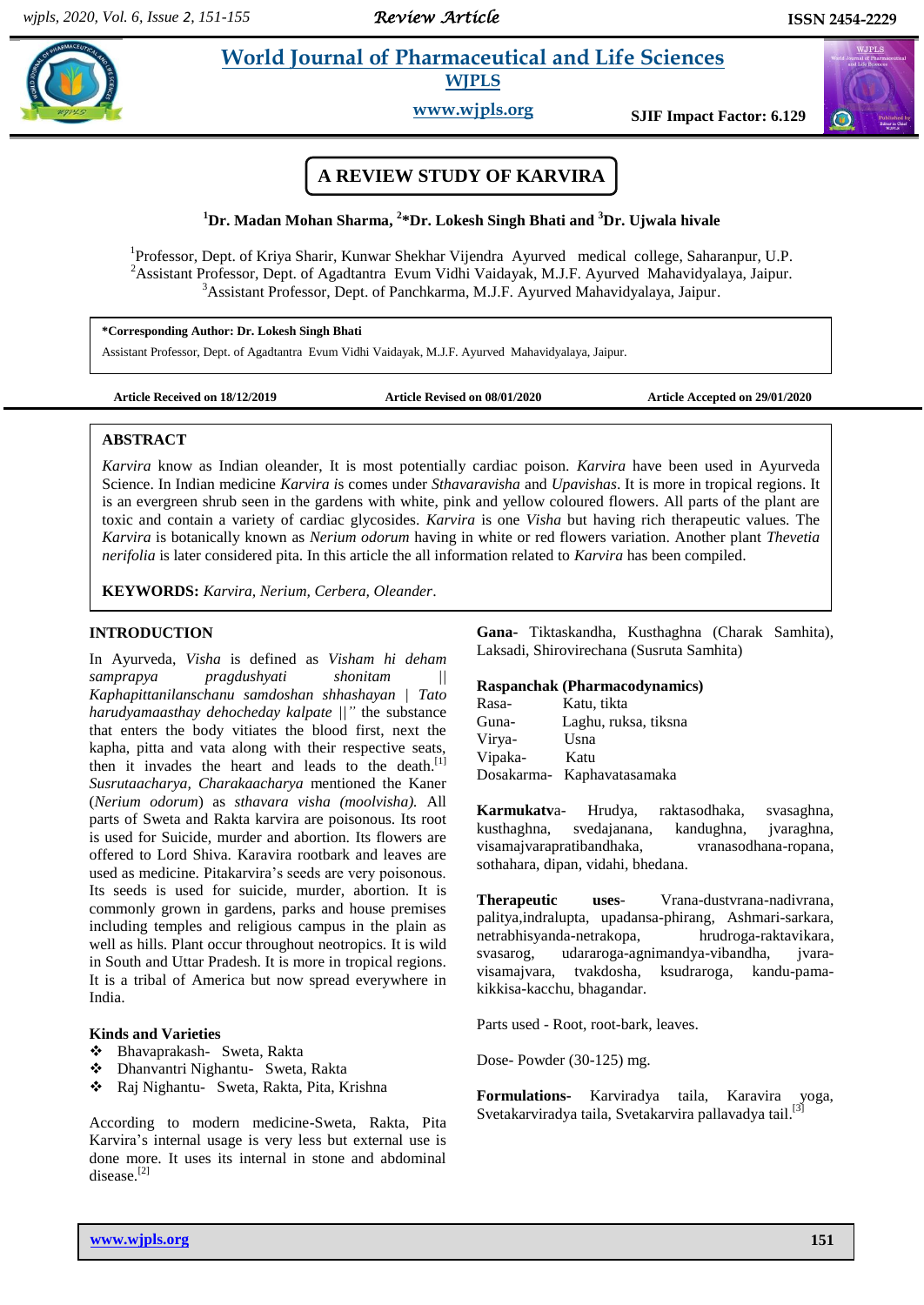### **Karvira (Sweta and Rakta)**

### **Vernacular names**

|                 | Latin name - Narium odorum                 |
|-----------------|--------------------------------------------|
| Hindi-          | Kaner, kanhal, karvira                     |
| Bangali-        | Karabi, karvi                              |
| Gujrati-        | Kaner, karen                               |
| Marathi-        | Kanher                                     |
| English-        | Sweet scented oleander, rooseberry spurge, |
| Indian oleander |                                            |
| Family-         | Apocynaceae                                |
|                 |                                            |

### **Synonyms**

Sweta Karvira- Swetapushp, shatkumbh, ashvamarak Rakta Karvira- Raktapushp, chandat, lagud.<sup>[4]</sup>



### **Botenical Description**

An evergreen shrub with silvery-grey bark. Leaves usually in whorls of 3,4,6 by 5. 1 inch, linear-lanceolate or oblong, thickly coriaceous, acuminate, smooth, darkgreen and shinning above, rough and dotted beneath, midrib stout, lateral nerves numerous, parallel and transverse; petiole short. Flowers 1.5 inch. diametre, red, white or rose-coloured generally sweet-scented, double under cultivation, in large terminal racemose cymes. Sepals broad-subulate. Corolla funnel-shaped, lobes spreading, overlapping to the right. Corona-appendages laciniate into numerous irregular segments. Stamens near the top of the stigma, cells with long twisted appendages. Fruit 6-7 by 3-4 inch, rigid. Seeds linear, ribbed, villous with and having a coma of greyish-brown hairs. It is a plant seen in the gardens with white, pink or red colored flowers. All parts of the plant are poisonous. Nectar is also poisonous. An antibiotic Oleandomycin has been isolated from this plant. Research is still going to extract medicines for cancer treatment but without much success.

### **Flowering and fruiting time-** Flowering often throughout the year. Fruiting during cold season. $\left[5\right]$ **Active principles**

- 1. Nerin consisting of three glycosides-neriodorin, neriodorein, and karabin.
- 2. Oleandrin.
- 3. Odorin.

### **Mode of Action**

Nerin, Oleandrin and odorin are glycosides which have digitalis like action.

### **Signs and Symptoms**

**GIT**- On consumption there will be nausea, vomiting, dysphagia, frothy salivation, abdominal pain and diarrhoea.

**CVS**- There may be atrial and ventricular fibrillations and AV block. The blood pressure will fall and pulse will be irregular and weak. It has digitals like action on the heart.

**CNS**- Dizziness and ataxia. Pupils will be dilated, muscular twitching, tetanic convulsions lock-jaw, drowsiness, coma and labored respiration. Death usually occurs due to cardiac failure and may also due to respiratory failure.

**Fatal Dose**- 8 to 10 seeds, 15 to 20 gm of root and 5 to 10 leaves.

### **Fatal Period**- 20 to 36 hrs.

### **Treatment**

- 1. Stomach wash with 1% potassium permanganate or warm water.
- 2. Sodium molar lactate solution, atropine and Propranolol 1mg I.V.
- 3. Atropine 1mg., adrenaline 2 c.c. and 2 mg noradrenaline in 5% glucose as I.V. drip.
- 4. Symptomatic management.
- 5. Digoxin immune Fab (Ovine) is the specific antidote.

### **Postmortem appearances**

All the internal organs appear congested. Lungs may be congested and edematous. Stomach may be inflamed and mucosa may have hemorrhages.

### **Circumstances of poisoning**

- 1. Its roots, leaves or fruits are used for suicidal purpose by making it as a paste or decoction.
- 2. Homicides are rare.
- 3. Accidental poisoning can occur while treatment for venereal diseases or cancer or to procure abortion by local quacks.
- 4. Its juice is used as an abortifacient by quacks.
- 5. The juice is used as a cattle poison by soaking a cloth in the juice and inserting it in the anus of of the animal.<sup>[6]</sup>

### **Karvira (pita)**

### **Varnacular names**

Latin name- Cerbera Thevetia /Thevetia Neriifolia Hindi- Pita kaner Bangali- Kalkeful, kolkaful Gujrati- Pili karen Marathi- Pivali Kanher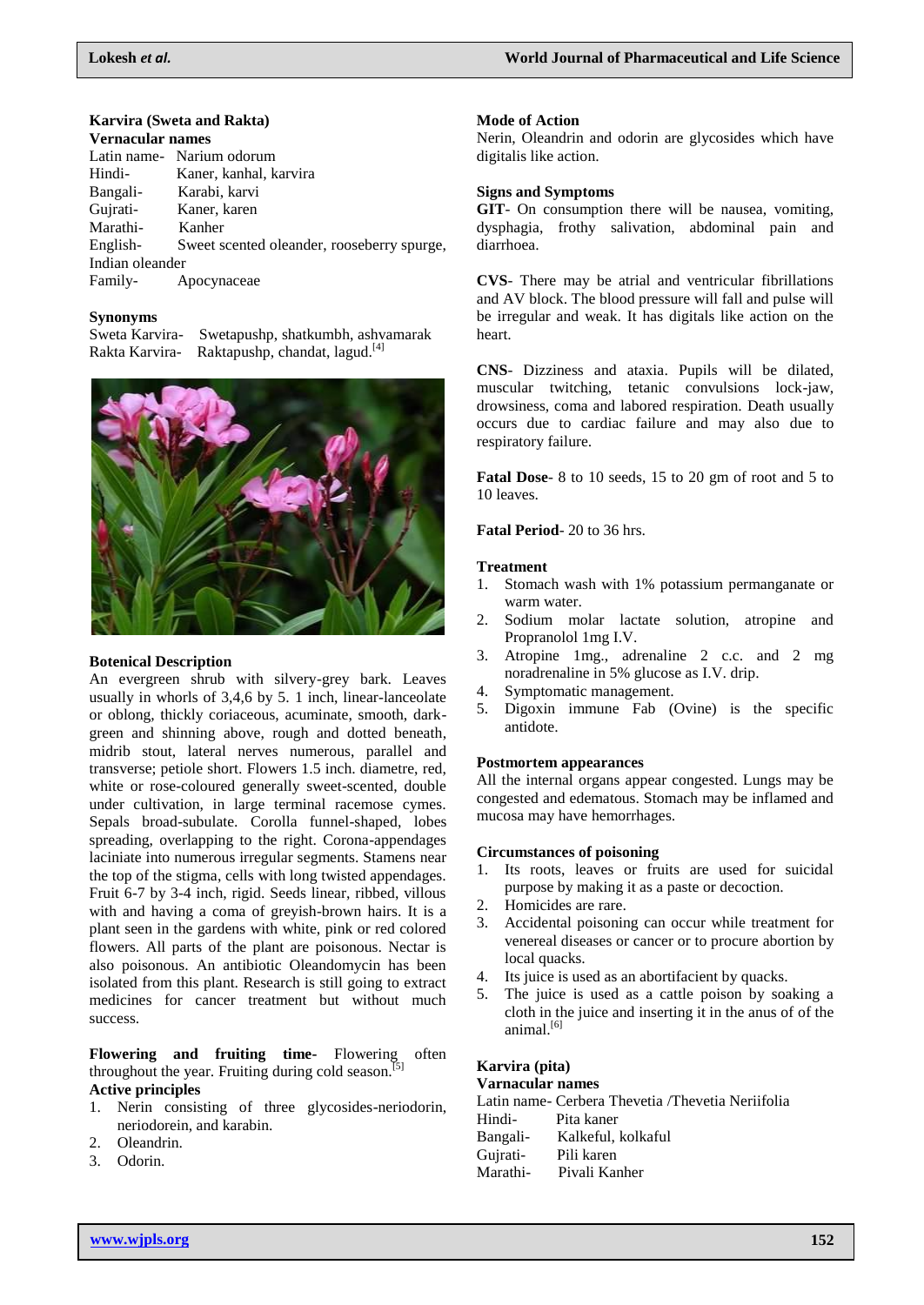English- Yellow oleander, Exile tree, Lucky nut. Family- Apocynaceae.<sup>[7]</sup>



#### **Botanical Description**

It is called yellow oleander. It has lanceolate leaves and bellshaped yellow flowers. It may grow up to a small tree. All parts of the plant are poisonous. When incised a white juice is extruded. The fruit contain a single nut which is triangular in shape with 4 chambers each enclosing a pale-yellow seed. The toxins are more concentrated in the seeds. The seed is taken ground with sugar and taken. Shrubs or small trees up to 7 meters high. Leaves linear, up to l5cm. long, revolute, darkgreen above, polar beneath. Flowers pure yellow or suffused with red, in sub-terminal, few flowered cynes. Sepals long-acuminate, spreading. Corolla funnelshaped, lobes overlapping to left. Stamens 5, inserted in the corolla throat. Another incumbent on the stigma. Fruit and indehiscent fleshy drupe, angular, broader than long.

**Flowering and fruiting time-** April, June or Summer season. [8]

### **Active principles**

- 1. Thevetin- a glycoside which is a cardio-toxin and digitalis like action.
- 2. Theotoxin also a cardiac glycoside and less toxic.
- 3. Nerifolin- a cardiac glycoside less toxic than Thevetin.
- 4. Cerberine- a glycoside which is a neurotoxin, acting on CNS and produces tetanic convulsions.
- 5. Peruvocide, Ruvocide also cardiac glycosides.

### **Signs and Symptoms**

**GIT**- The seeds are ingested usually. There will be burning pain in the mouth, drying in the throat, tingling and numbness of the tongue. This is followed by nausea, vomiting, diarrhoea and headache.

**CVS** - Pulse may be rapid weak and irregular. There will be arrhythmias and varying degrees of heart block on E.C.G. Death usually takes place from peripheral circulatory failure.

CNS: There may be vertigo, dilated pupils, loss of muscular power fainting, tetanic convulsions and coma precede death.

**Fatal Dose:** 8-10 seeds. **Fatal Period:** 4-5 hrs.

### **Treatment**

- 1. Wash out the stomach with warm water or 1:10000 solution of KMnO<sub>4</sub>
- 2. Molar lactate solution I.V. to combat acidosis on one hand and 5% glucose solution containing, 1mg atropine, 2 cc. adrenalin (1 in 1000 ml) and 2 mg noradrenalin I.V.drip.
- 3. Activated charcoal.
- 4. Antiarrhythmic drugs are indicated in the presence of arrhythmias.
- 5. Digoxin immune Fab (Ovine)- It is the antidote given in digitalis overdose. This is very effective in poisoning with glycosides which are having digitaloid action like *digitalis purpurea, cerbera thevetia, cerbera odollam, nerium odorum* etc. It is prepared from the immunoglobulin fragments from sheep already immunized with a digoxin derivative called Digoxin-dicarboxy-methoxilamine (DDMA). It is available in the trade name Digibind 38 mg. Fab is available in each vial and is used immediately after dissolving in 4ml of sterile water and given as I.V. 10 to 20 vials can be given through a membrane filter I.V. in acute poisoning.
- 6. Symptomatic treatment.
- 7. E.E.G. monitoring. $[9]$

**According to Ayurveda-** Buffalo milk curd with sugar or Arak-tvak powder with water.<sup>[10]</sup>

### **Postmortem appearances**

All the internal organs are congested. Brain may be congested and edematous. Subendocardial hemorrhages may be seen. Stomach mucosa will be congested. Seed particles may be seen sticking to the stomach mucosa.

#### **Medicolegal importance**

- 1. Suicidal poisoning with the seeds is common. Kernels are taken and after grinding, it is mixed with honey or sugar and ingested.
- 2. Accidental poisoning can occur in children or when used as a purgative.
- 3. Homicidal poisoning is rare. Sometimes powdered kernel is added to alcohol and given.
- 4. Used as an abortifacient by quacks.
- 5. Cattle poison (horse).

### **Test to detect yellow oleander**

Add HCl to the suspected extract which will give blue color. To the solution if  $KMnO<sub>4</sub>$  is added the color will disappear.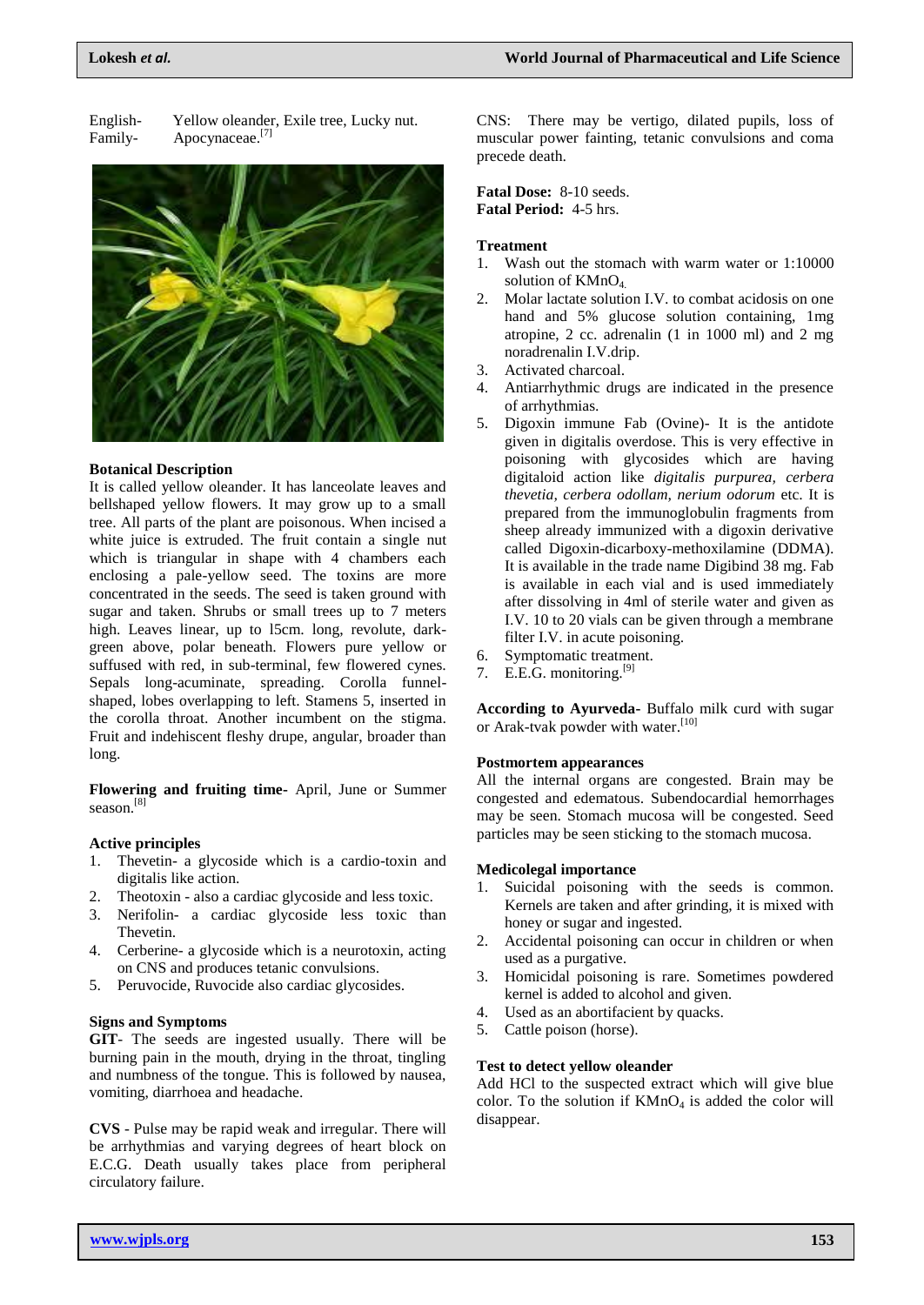### **Cerbera Odollam**

This is a small tree which belongs to the family of oleanders. The leaves are large and lanceolate. The fruit resembles mango and are dark green. The flowers are white like those of jasmine. Fruit is fibrous when dry and contains a single seed. Milky juice exudes from all parts of the plant which also contains active principles.

**Active Principles** -They are mainly glycosides which are cardiotoxins-Cerberin, Cerberocide, Odollin, Odolotoxin.



#### **Signs and Symptoms**

**GIT** - On ingestion the symptoms appear within 1 hour. There will be bitter taste in the mouth, gastrointestinal irritation, nausea, vomiting, abdominal pain and diarrhoea.

**CNS**- The patient may have general weakness, blurring of vision and respiratory distress.

**CVS** - Hyperkalemia and depression of transaminase activity are the chief biochemical changes that occur Hyperkalemia affects the Cardiovascular system. ECG changes appear 4 hrs after ingestion. The usual findings in the ECG are Ventricular arrhythmias, sinus bradycardia AV block, SA block, combination of SA and AV block, atrial fibrillation and atrial tachycardia. Death may be due to cardiac failure.

**Fatal Dose-** Kernel of one fruit. **Fatal Period-** 1 to 2 days.

### **Treatment**

- 1. Stomach wash with 1% potassium permanganate.
- 2. Atropine 0.5 mg I.V. every 15 to 30 minutes to keep the heart rate above 50 per minute.
- 3. Propranolol 1 mg can be given I.V.
- 4. Hyperkalaemia should be corrected.
- 5. Digoxin immune Fab is the specific antidote.

**Postmortem appearances -**All the internal organs will be congested. The lungs will be congested and<br>edematous. Subpleural, subendocardial, and edematous. Subpleural, subendocardial, and subepicardial hemorrhages may be seen. Stomach mucosa will be congested and sometimes seed particles may be seen on the stomach mucosa.

### **Circumstances of poisoning**

- 1. Suicides with this poison is common. Kernel of the seeds are consumed after grinding with honey or sugar and made into a paste.
- 2. Homicide may be by powdered seeds is added to alcohol.
- 3. Accidental poisoning may occur in children by cutting the fruit mistaking it for unripe mango.
- 4. Poisoning can also occur during treatment as a purgative.<sup>[11]</sup>

### **DISCUSSION AND CONCLUSION**

The plant drug Karvira is poisonous to fatal extent if consumed in excess or overdose which most adversely effects heart and respiration resulting into death. Hence, the drug is advised to be used medicinally within strict posological consideration specially for oral use.

The drug belongs to Upavisha varga which normally requires purification (sodhana) and other precautions before clinical use of the drug Karvira (Nerium odorum) with white and red flowered varieties (Sweta and Rakta Karvira).

Besides the cardiotonic effects, the drug Karvira is anthelmintic, antipyretic and antiseptic. It is used in cardiac asthma, circulatory disorders, fever, leprosy, respiratory disorders, skin diseases and worms. The drug Karvira is medicinally useful in various diseases by administering different parts of the plant both externally and internally. Karvira has been recommended in various aliments in classical texts of indigenous medicine. The oil cooked with root of Karvira and aconite along with cow's urine destroys charmadala, siddhma, pidika, krimi and kitibha belonging to group of Ksudraroga. The oil cooked with Karvira should be applied to pama. Karavira and Dugdhika are pounded together with milk and this paste is applied overhead (skull) in the condition of grey hairs (palitya) after removing grey hairs. The juice of Karvira is recommended for external application in baldness (Indralupta). Oil (cooking leaves) is applied on skin affections.

### **REFERENCES**

- 1. Dr. Brahmanand Tripathi, Ashtanga Hrdayam of Shimadvagbhata, Delhi, Chaukhamba Sanskrit Pratishthan, 2014; 1144.
- 2. Dr. K.C. Chunekar, Bhavaprakasha Nighantu, Edited by Dr G.S.Pandey, Reprinted edition, Varanasi, Chaukhambha Bharti Academy, 2006; 300-302.
- 3. Prof. Priyavat Sharma, Dravyagunavigyan, Varanasi, Chaukhamba Bhartiya academy, ed, 2009; 2: 141-144.
- 4. Dr. K.C. Chunekar, Bhavaprakasha Nighantu, Edited by Dr G.S.Pandey, Reprinted edition, Varanasi, Chaukhambha Bharti Academy, 2006; 300-302.